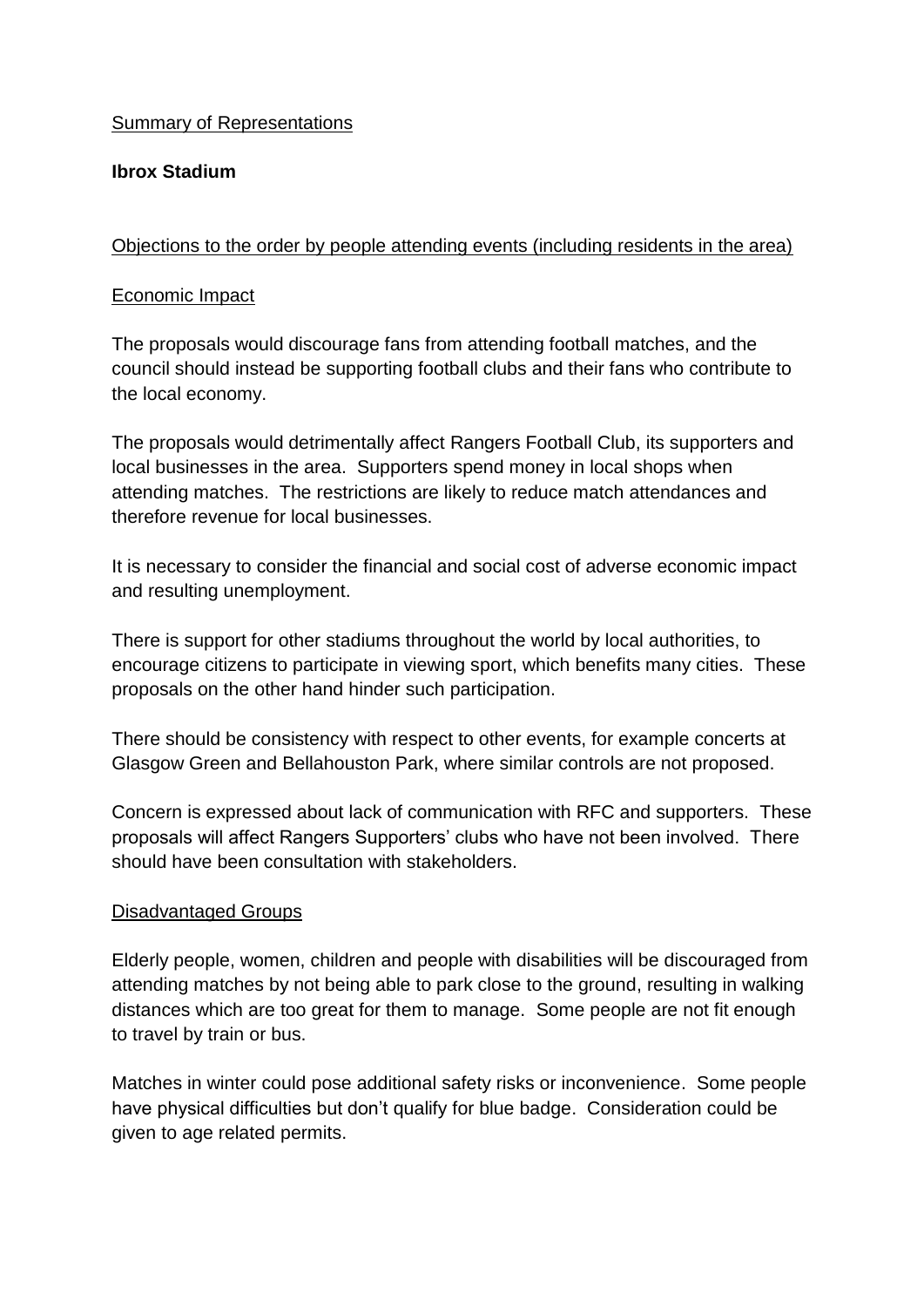Carers also have difficulties not using cars as they may need to leave quickly in case of an emergency.

The proposals would discriminate against disadvantaged groups.

#### Inconsiderate and unsafe parking

There is some sympathy for residents relating to increased activity and parking onstreet in the area around the stadium. But there is no evidence of any major problems caused by supporters parking on residential streets, which generally causes no inconvenience to residents.

Generally, people park considerately and appropriately and it is considered that people abide by any restrictions in place, eg cones which are placed to restrict parking on emergency routes. Objectors question whether there is significant inconsiderate parking on corners or blocking driveways.

Other options may be available to ease the effect on residential areas, rather than introducing a blanket restriction on on-street parking within a 1km zone. Could even consider an on-street parking charge to reduce the demand but allow for people who really need to park near to the stadium.

Restrictions on some residential side streets may be understandable, but not a blanket coverage and not industrial areas which are generally non-operational at match times. Here parking spaces would be left vacant whilst parking moved out to other residential areas outside the zone.

There are usually still spaces available. Many streets have large dwellings with off street parking. Many roads around Ibrox are surrounded by vacant or derelict land, and converting these for car parks would help, with people willing to pay for parking.

The proposals are disproportionate given supporter parking is only a few hours for a limited number of days each year. The stadium was there before residents, so people moved into the area in knowledge of activity taking place on match days. On the other hand, people further out may not have expected such activity. The proposals would not fix any existing problem, but simply move it out to a wider area.

Concerns from local residents represent a very small percentage of the local populations. The majority of local residents have no complaints.

Where illegal parking occurs, there are already measures in place to address this which could be enhanced by additional yellow line parking restrictions in areas where parking would be unsafe. Enforcement of the parking restrictions in place should then be undertaken. There are regularly parking wardens on patrol at the moment.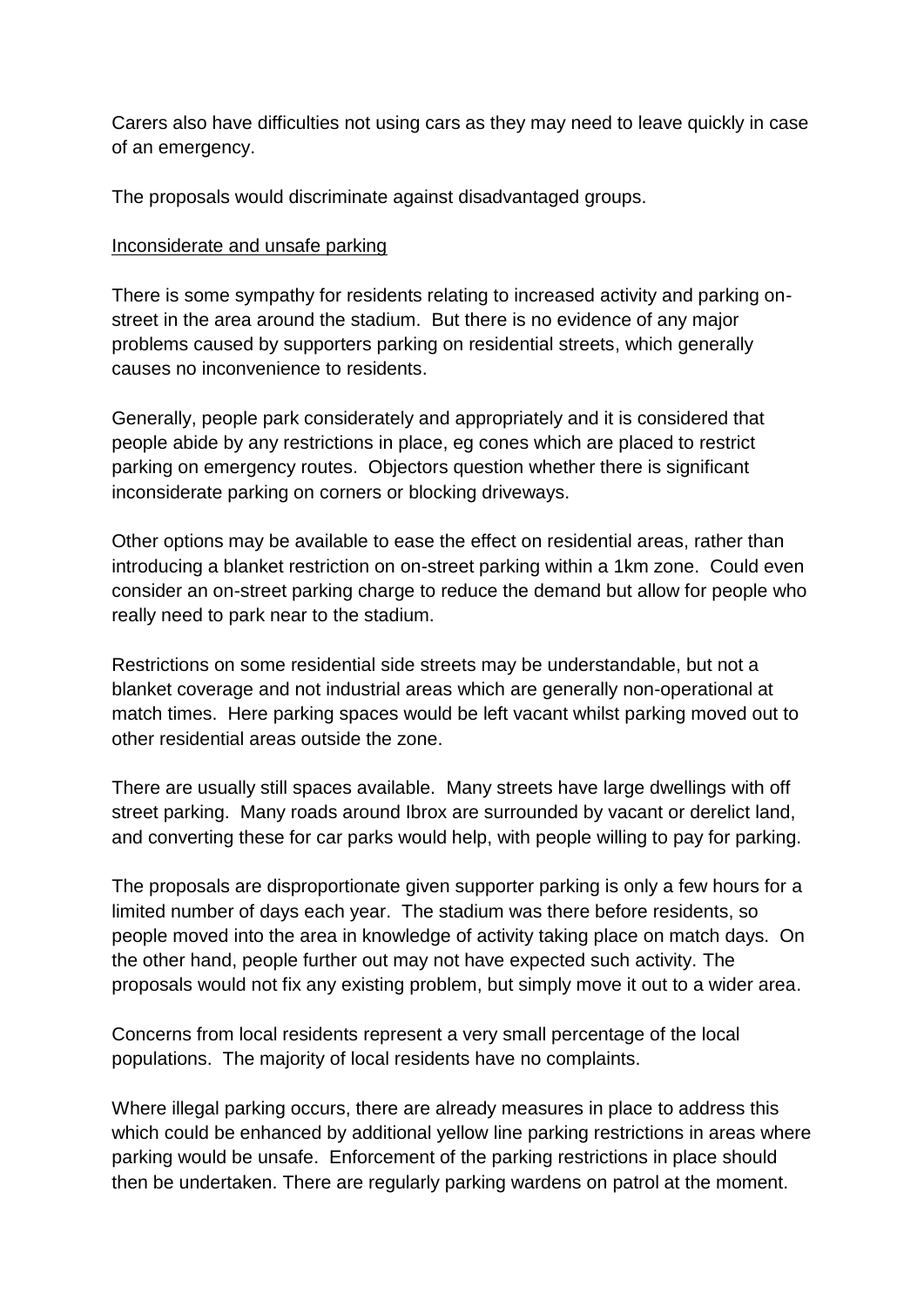# Parking and Public Transport Provision - General

The order is being introduced without all the factors and potential consequences being considered. There should be more survey information (eg capacity and use of long-term car parks and parking around the stadium on match days, and information from public transport providers (particularly SPT). The order should at least be delayed until suitable alternative public transport is in place

There is some support among objectors for the aims of the order, particularly to reduce car travel by encouraging public transport. However, the order will not achieve the objective of the LTS for promoting sustainable transport and minimising harmful emissions and energy consumption. This is unachievable with current public transport which will not dissuade travelling by car. Much car sharing already takes place and the stadium has excellent links with M8/M77.

Experience at Hampden (with a similar scheme in place) is of increased congestion, queues for trains and overcrowding on trains. Also, there is evidence of pushing cars into residential areas further away from the stadium. There is also a view that these restrictions have resulted in people not going to matches, who otherwise would have done so. Also, there is a view that the restrictions are not the same or are being imposed unfarly.

The order will result in it not being possible to park within walking distance of the stadium. The geographical area of the zone is very large, and will impact almost everyone who travels to the stadium by car or supporters' bus

There are insufficient spaces in the Rangers Albion Car Park. This is stated to be at capacity several hours before the match.

There is insufficient off-street parking available for matches at Ibrox Stadium to cope with the demand. For example, the national stadium has safe parking at Queens Park, which is not available for Ibrox. Park and ride links are totally inadequate. The nearest large park and ride facility is estimated to be over half an hour away. There would be an adverse impact on the city centre – especially at peak times. There is more parking provision at other event venues, eg SECC, Armadillo and Concert Hall.

There is insufficient parking provision for supporters' buses from all over the UK. This is particularly the case if the use of supporters' buses increases with the restrictions. Also, there is a question over the location for disabled supporters.

There is insufficient traffic management, particularly after games. This is exacerbated by the introduction of bus lanes. Police are at the Asda roundabout but nowhere else. Police do not control the junction on PRW just up from the Albion car park. There are long traffic delays after matches. The restrictions would cause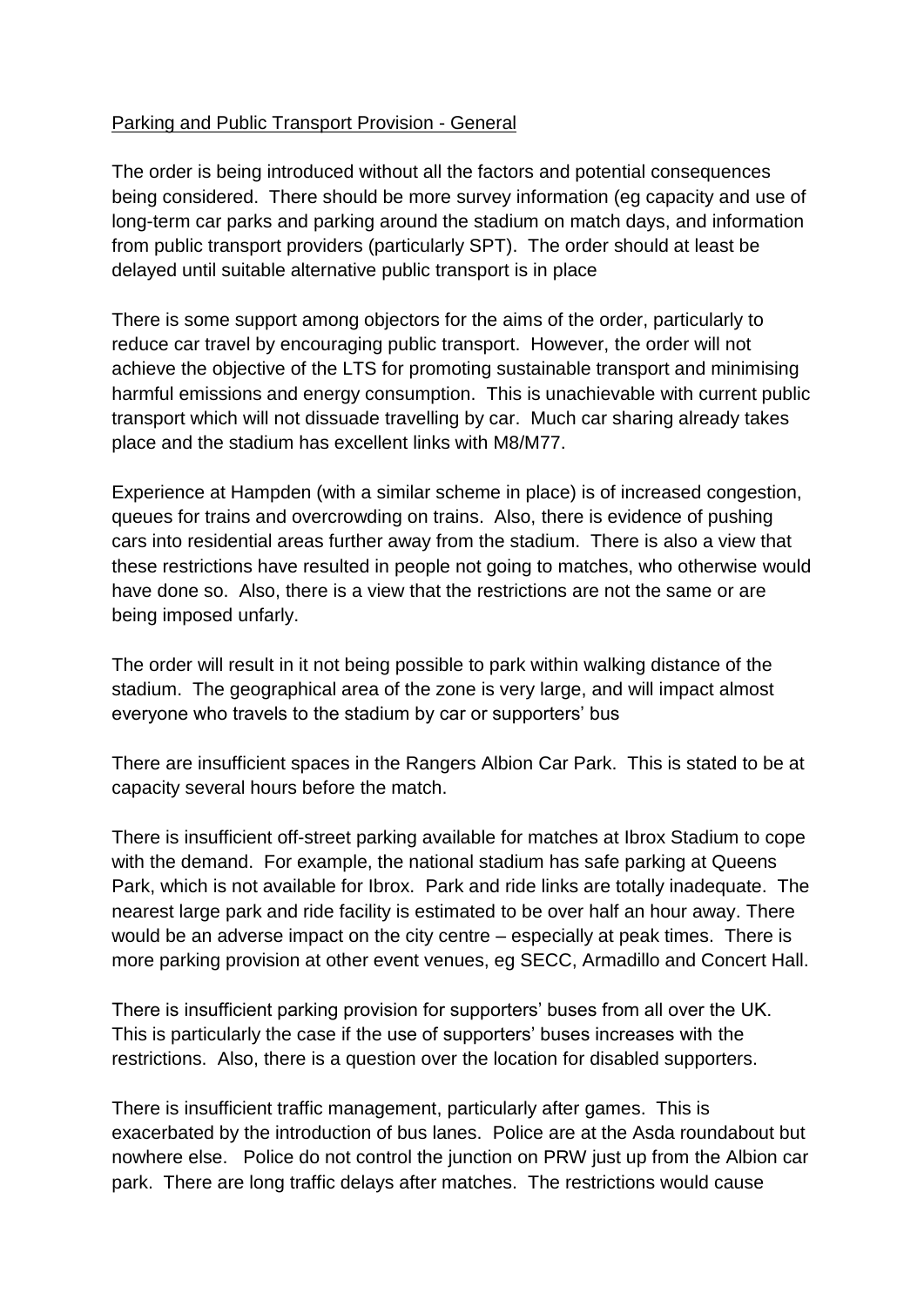significant adverse impact on other travellers navigating the area on match days. Traffic would flow better with more policing or better traffic light signalling. Police control instead of traffic lights has worked well in the past for the period after the match. Priority given to supporters' buses causes huge tail-backs, as well as U-turns resulting from vehicles coming out of streets because they have been unable to park.

It is also suggested that the traffic around the stadium has become significantly worse in the last couple of years, as a result of how the police and stewards manage the traffic.

There is an acceptance that proposals would make sense if the existing public transport system could cope with the number of people attending matches. But that is not the case at the moment.

## Current availability of Public Transport for people attending matches

Public transport services are insufficient to cope with the proposed order.

There is particular concern with respect the capacity of the subway, which has experienced increased usage over recent years, and is now at capacity. This relates to the platforms, the trains themselves and queues outside the station. Long queues exist at Govan, Ibrox and Cessnock stations. Queues to Ibrox Station regularly back up as far as the stadium. Also, addressing public queuing on Copeland Street (possibly over 1000 at times) should be a priority. The subway is unsuitable for wheelchairs. The subway could not cope with additional fans following the introduction of the proposed order. There is a suggestion that the subway is used by only around 20% of supporters and is already beyond capacity.

There are no rail stations close to the stadium. Bus services are irregular (not necessarily meeting schedules), full/overcrowded and slow due to the amount of traffic on match days. Bus services to Ibrox from many areas may require multiple changes. In particular buses have difficulty navigating PRW owing to increased traffic, where the main bus route from Glasgow to Ibrox is often overcrowded. Bus stops may not be convenient for people with physical difficulties.

Parking in the city and the using public transport to stadium (park and ride) is not a viable service, and the park and ride facility at Shields Road is unsuitable because of lack of capacity on the subway.

Additional pressure on public transport would adversely affect the existing users of such transport, and cause missed connections on multiple public transport journeys.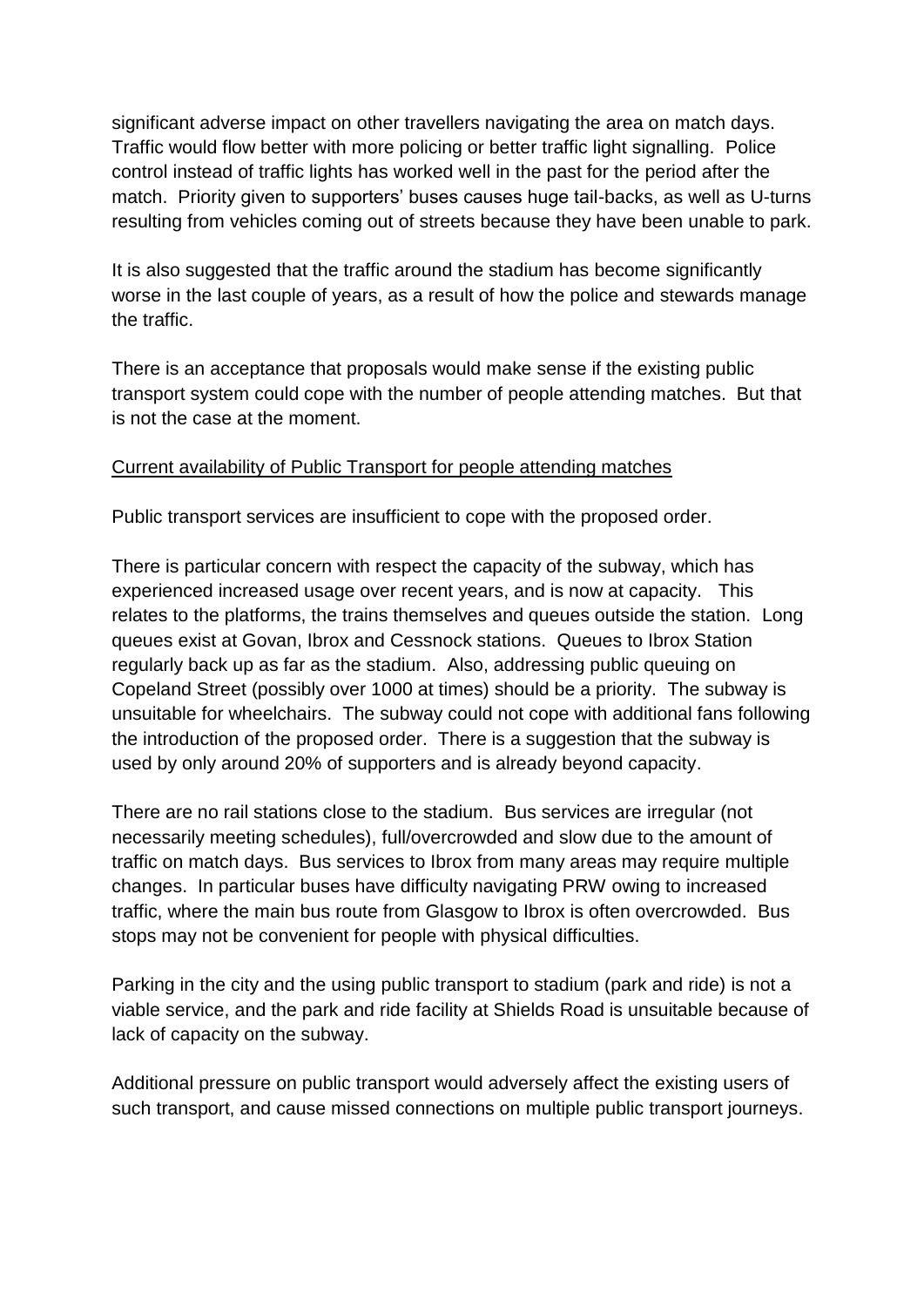## Difficulties Using Public Transport

Public transport generally takes significantly longer and is more expensive. It is difficult for people on low incomes

People working before or after matches take place would have insufficient time to get to the stadium by public transport.

Travelling from long distance is difficult by public transport, particularly for Sunday and midweek games at night. Supporters come from all over Scotland England and Ireland.

There would be a particular problem for supporters travelling to matches from Northern Ireland, as a result of it being more difficult to meet the ferry sailing times.

Some people cannot use public transport owing to medical conditions.

Public transport is not so accessible for families with young children.

## Required Improvements

There should be a thorough transport infrastructure review, to encourage sustainable transport which meets the needs of the area. There needs to be a more holistic approach. Public transport requires investment and improvement before parking restrictions are introduced.

Possible improvements include:

- RFC should be looking at multi-storey car parking in vicinity of stadium
- Additional parking could be provided with quick access to the motorway network thus avoiding residential areas
- Opening new railway line/station for Ibrox.
- New park and ride facilities using available land which local businesses may be able to provide on match days (possibly including shopping areas such as Silverburn or Braehead), or at or near stations on the main rail network
- Consider free shuttle buses to matches
- Further spaces for supporters' buses are required
- Information published on alternative parking facilities and other transport links
- Provide a pass for people living more than, say, 50 miles away
- Subsidised public transport for people with match tickets
- Should be a drop-off/pick-up plan in place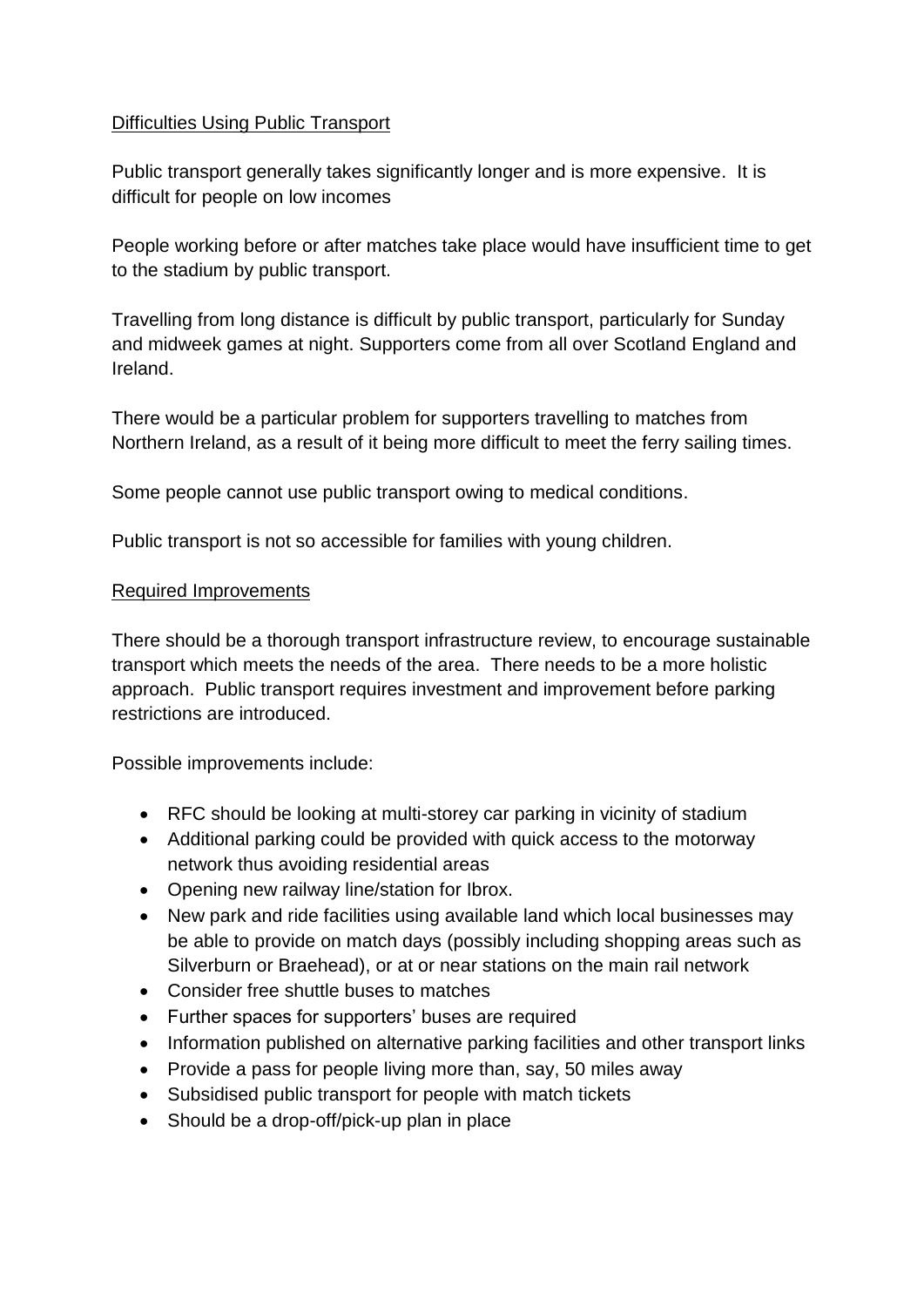## Effects of the proposed Exclusion Zone

Supporters should not be forced to park in areas that are unsuitable. Concern is expressed from residents outside zone that the order would simply displace parking by supporters out to a new radius line.

Competition for the nearest parking spaces upon the roads where people are still allowed to park would result in earlier parking, in turn resulting in a longer period during which cars would be parked in residential streets.

Any reduction in traffic congestion in the immediate area would be offset by congestion outside the zone.

Many businesses within the zone are closed on Saturday afternoon, and could provide parking.

The permit distribution model is flawed, and would result in an adverse effect on areas outwith the zone.

No proposals are provided for safe walking routes to the stadium from areas outside the 1 km zone.

There would be an adverse effect on congestion/parking relating to the hospital to west of Ibrox.

Staff working for RFC (stewards etc) would be inconvenienced by proposed zone

There is a general acceptance of the need for clearways on emergency routes, but these proposals go beyond that, and are not proportionate.

Restrictions without improvements would be contrary to EHCR.

#### Health and Safety

There is concern about the ability of Police Scotland to manage the excessive volume of football fans who would need to travel by public transport, and the ability to manage alcohol consumption and anti-social behaviour.

Celtic and Rangers fans using same public transport could cause public disorder and danger to travellers. Need to consider provision for segregation of home and visiting fans. Need to consider the cost of extra policing/stewards to manage these issues.

Concern is expressed for the safety of people walking some distance from the stadium (particularly women) without stewards, and at night.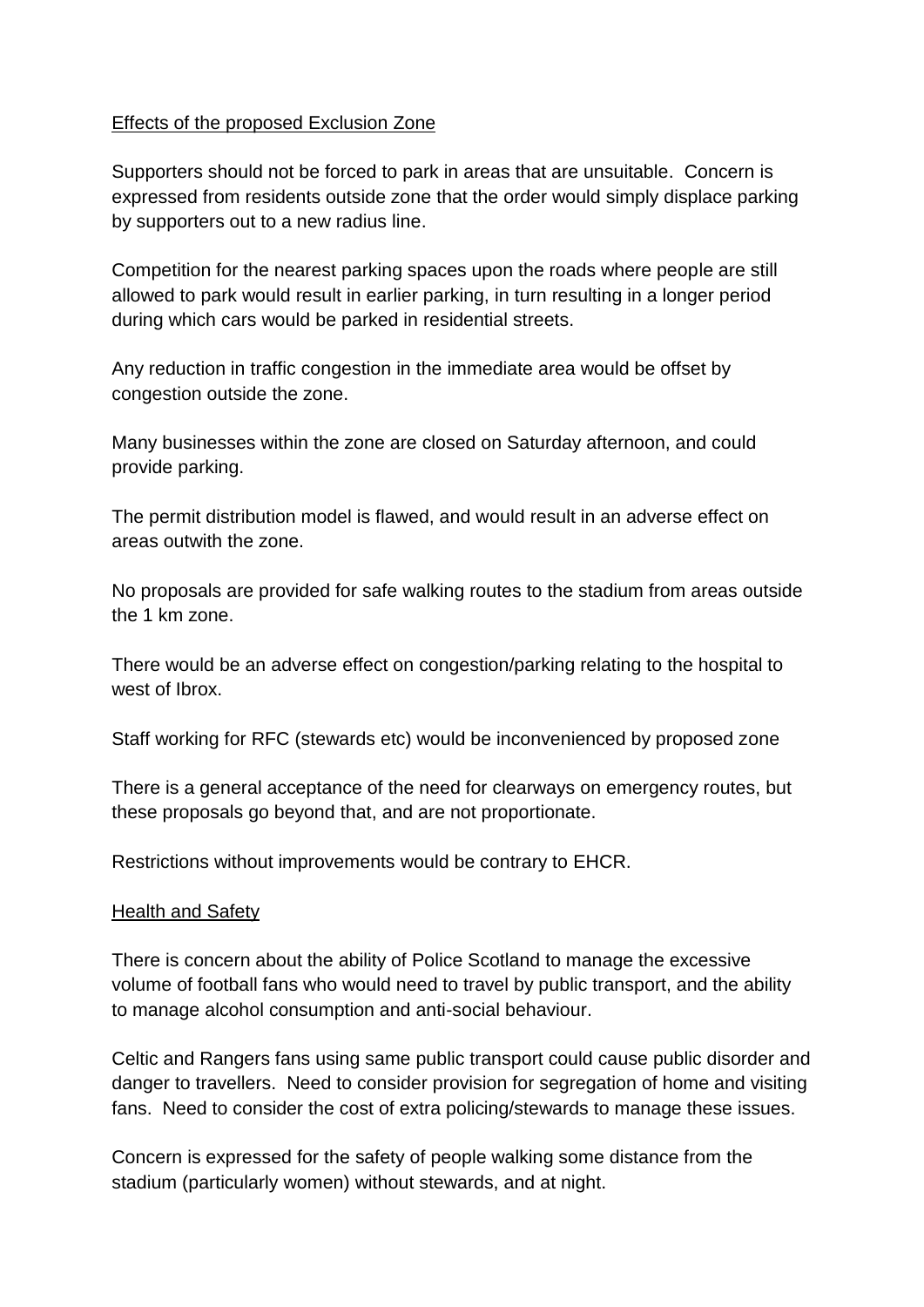There is a risk to health and safety from the increased volume of people using the subway within a short space of time. There are already lengthy queues on Copeland Road from Ibrox Stadium and on Paisley Road West from Cessnock Station.

Any difficulties for emergency services could be resolved by other methods.

# Objections from residents to the parking restrictions being insufficient or inappropriate

Dumbreck residents object to the system of permits being introduced, which would result in a limited effect on the number of cars coming into the area, and prejudice the parking restrictions in the zone. Multiple permits could worsen the existing situation. Permits do not identify ownership and are easily acquired. The system is essentially too generous. Permits should be issued for separate zones, not for the whole of the zone. Need to know effect on parking numbers compared to existing. It is suggested that parking controls could be revised more in favour of residents.

It is considered that stewards are required to patrol the zone, and GCC and Police Scotland have withdrawn from this responsibility. RFC have supplied stewards as requested by Dumbreck residents – and have offered to continue in the future. However, inconsiderate or unsafe parking and anti-social behaviour occurs and more could be done to manage this.

However, there is also some comment that no problems have occurred over the last 25 years with the existing arrangements, and that there is no reason to add to the difficulties for those visiting from outside the area on match days. Public transport is recognised as inadequate for the purpose of attending football matches.

There is similar concern expressed by residents of other areas, but also including people parking in private car parks, the management of lanes behind existing housing, and the inclusion of one-way systems in the order

There is concern expressed from residents outside the zone, including Kinning Park and Drumoyne, where there is existing pressure for on-street parking, to the effect that the order would exacerbate on-street parking within these areas on event days. There should be more onus on RFC to incentivise the use of public transport. There are also comments relating the actual boundary of the zone with respect to specific streets, and a comment about the possible inclusion of such areas in the zone.

# Objections from businesses (various locations) to the parking restrictions being insufficient or inappropriate

There are two objections to the effect on businesses in the area, which are based upon matters already raised in the objections referred to above.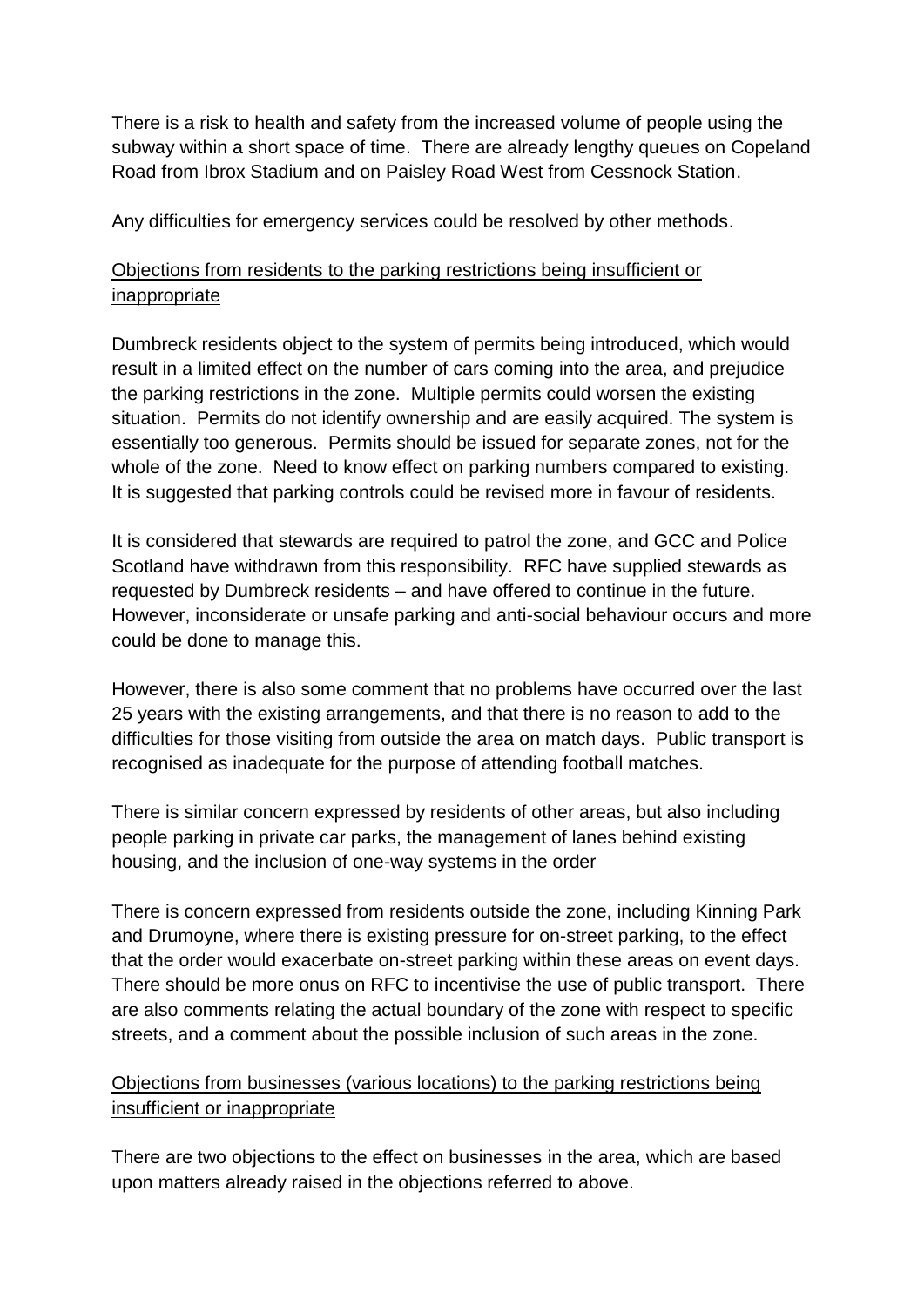Another business states that parking and loading restrictions would have an adverse effect on the management of the business. This relates to customers, deliveries and permits. A further business is concerned about the effect of residents' permits.

A business is concerned about existing parking restrictions not being enforced, allowing street traders to park, the effect of the designation of this street as an emergency route, and the effect on deliveries to the premises.

A bus organiser from Northern Ireland is concerned about bus parking in Helen Street, and that there is insufficient provision for this under proposed order.

Objection on behalf of a church, refers to the inclusion of its property within the order, which the council now proposes to exclude, but also expresses concern that the order will encourage non-church users to park within their area. Assistance with the provision of barriers to prevent access to church property, and provision of a quantity of unregistered permits is requested. The council appears to have confirmed that these would be provided.

Note: the detailed matters raised on behalf of Rangers Football Club are set out in its letter of objection, which is referred to in the attached schedule.

#### Council's responses to objections

The council needs to encourage more sustainable methods of transport by dissuading travel by private car to stadia. The proposals are in accordance with the council's local transport strategy, and are aimed at areas negatively affected by current parking practices.

Meetings have been held with SPT, Scotrail and bus operators to establish current levels of service and possible improvements. Bus operators advise that no real improvement can be made owing to the volume of traffic in area. If traffic levels are reduced this may be reviewed. SPT has noted that Shields Road car park has capacity to be used further on match days. SPT also currently operate 114 park and ride facilities throughout the area. SPT is responsible for the management of the subway, and is aware of the council's intentions.

There is no evidence to suggest that the zone would have a detrimental economic effect on the area – those using public transport may spend more time in the area.

Dropping off and picking up is accommodated within the zone where loading and unloading is permitted. Disabled badge holders are accommodated in the zone.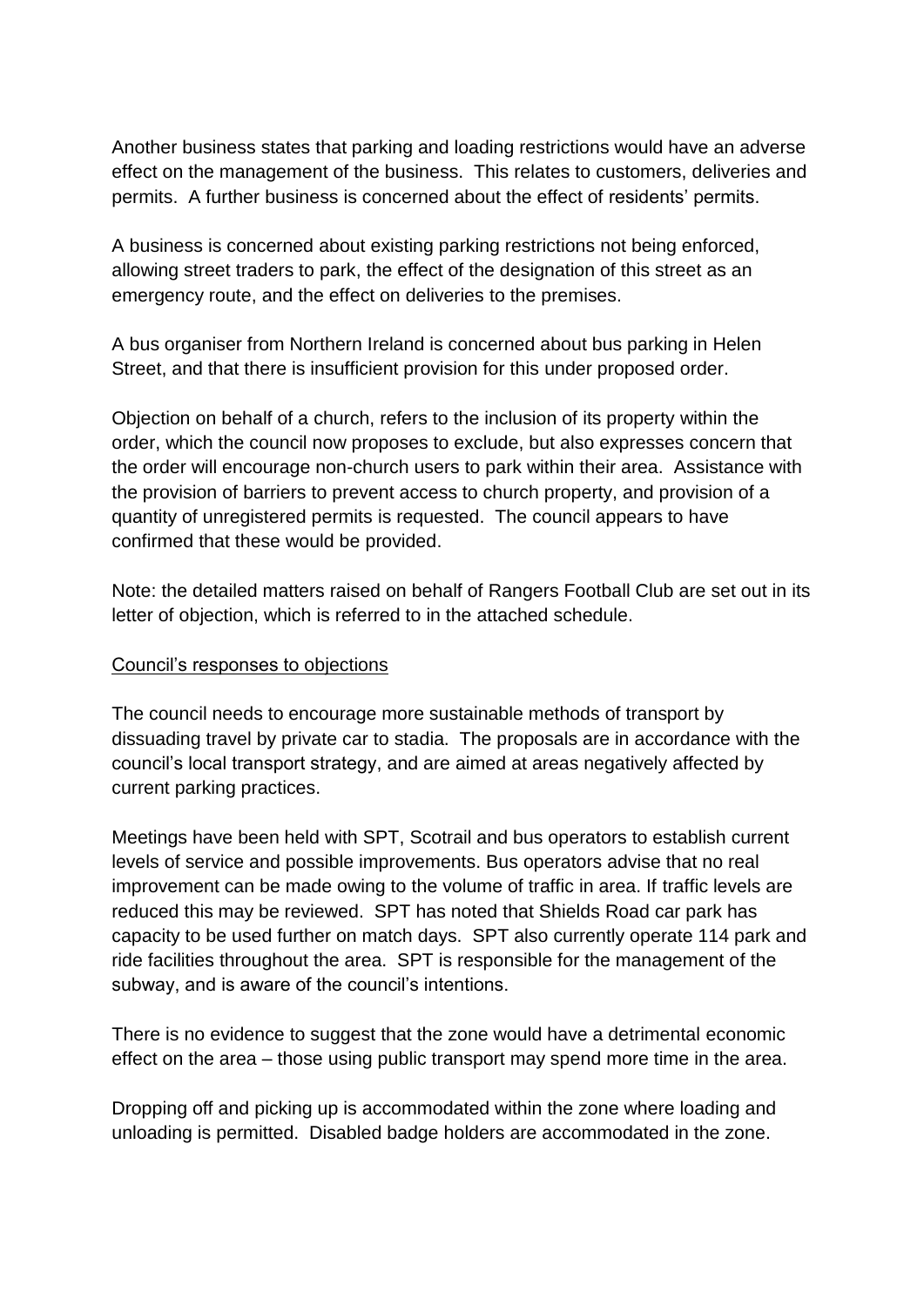Any arrangements for free use of public transport would need to be discussed and agreed by RFC and the transport providers. Discussion with respect to the reopening of Ibrox station is not part of these proposals.

No parking is allowed on emergency routes which designated by Police Scotland.

During extreme weather no form of travel would be recommended, and matches would be likely to be cancelled**.**

Bus operators consider no improvements can be made without a commensurate reduction in traffic on match days. However, supporters' buses would be accommodated in the area in locations agreed with Police Scotland. Additional locations could be provided in the future if necessary.

Residents and businesses have permits available free of charge (except administration costs). There is a £10.00 administration cost for a 10-year resident's visitor parking permit. Permits are only required within the zone during operational hours.

The parking controls are designed to allow the community to operate as normal. Organisations including churches, local businesses and community clubs will be able to apply for permits free of charge. Applications for permits will be decided and monitored by the council's Customer and Business Services team. Measures are in place to prevent forgery, but any complaints reported would be investigated by enforcement team

Similar proposals have already been Implemented for Hampden Park and Scotstoun, and are being proposed for Celtic Park. Proposals have also recently been published for parking controls around the SECC and Hydro. The control of traffic for events in Bellahouston Park is not managed or enforced by the council. The event organisers pay and arrange for this themselves.

It is hoped that these proposals will encourage the use of sustainable transport, but any effect on other areas outside the zone would be monitored. Any vehicle contravening the parking restrictions would receive a Penalty Charge Notice and may be uplifted. Reviewing parking controls after they are implemented would involve analysing any feedback received.

Anti-social behaviour is a matter for the police.

There are off-street car parks available across Glasgow operated by different companies. An online search could identify their location.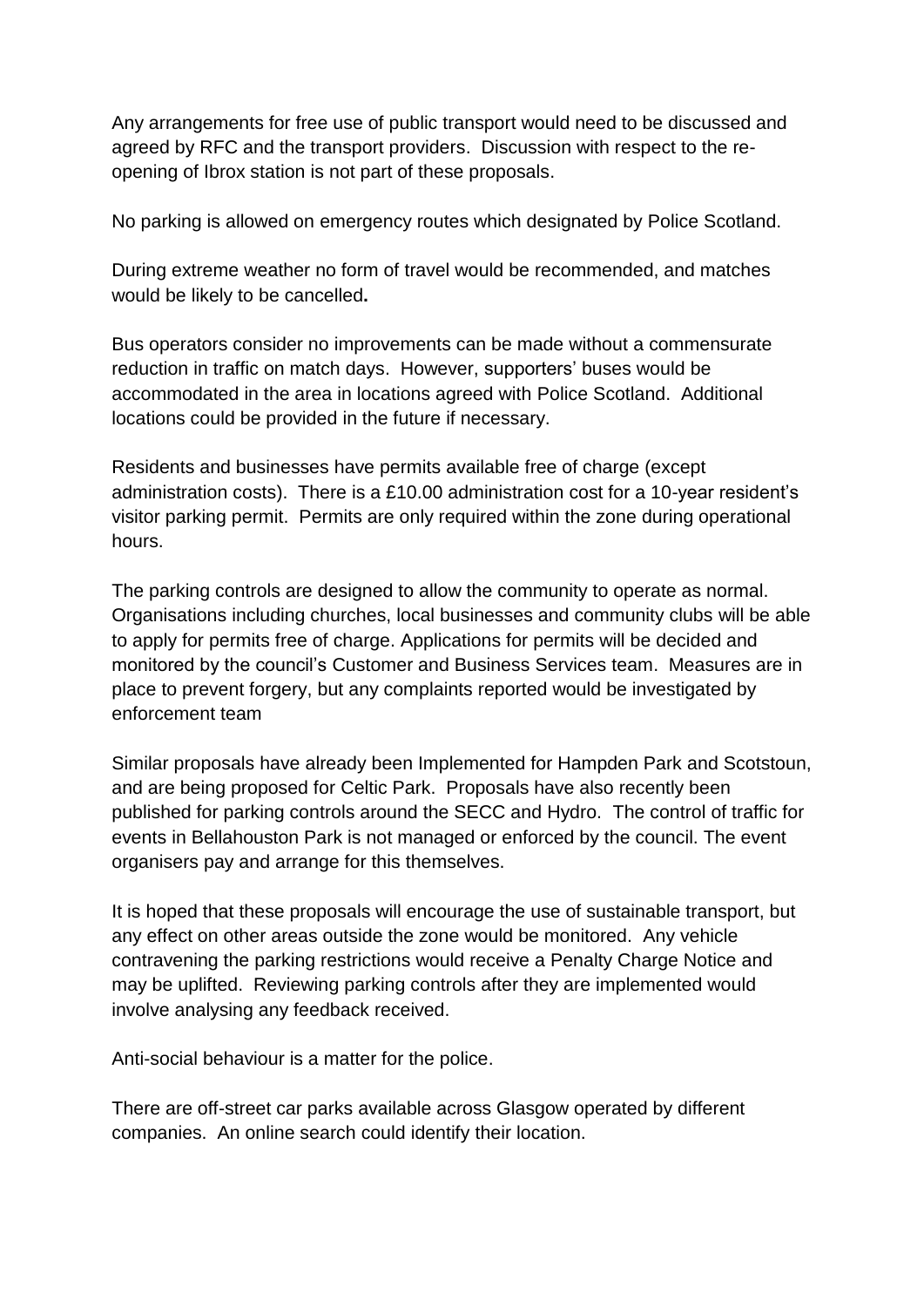Restricting parking within the whole area of the zone, including industrial areas around Ibrox, will assist traffic flows as it will discourage cars from going into such areas to seek parking places.

With respect to employees, the council would hope that RFC would have a green staff travel plan to encourage employees to use sustainable transport.

The council seeks to be an autism friendly city and is aware of the co-operation needed from transport providers and local businesses to ensure this is possible. SPT and Ibrox are understood to be working with the relevant organisations to help create an accessible environment.

## Letters of Support

## From residents (or visitors) of Dumbreck (mainly; some unspecified)

Order would Improve amenity and safety of area (covering the following matters)

Residential conservation area Abuse from people driving in and out of the area Parking in front of driveways and near junctions Cars parked along whole of one side of street preventing two-way traffic Difficulty for emergency vehicles, particularly fire engines Parking from up to 2 hours before match Safety is compromised through speeding vehicles Safety for children to play Damage to property Traffic congestion in area Litter dumped on to streets (eg from people eating within cars before they leave) Food dumped attracts vermin Pollution from vehicle emissions Anti-social behaviour, including urinating and sectarian slogans Less maintenance required Significant effect on parking for residents and family visitors Police would have more time for other duties Breach of ECHR Proposals should take hundreds of cars off the road providing "green" effect

## Letters of support with reservations about permit system

Note: the reporters consider that these letters of support also raise matters which should be considered as objections to the order, along similar lines to the objections from residents of Dumbreck and other areas referred to above.